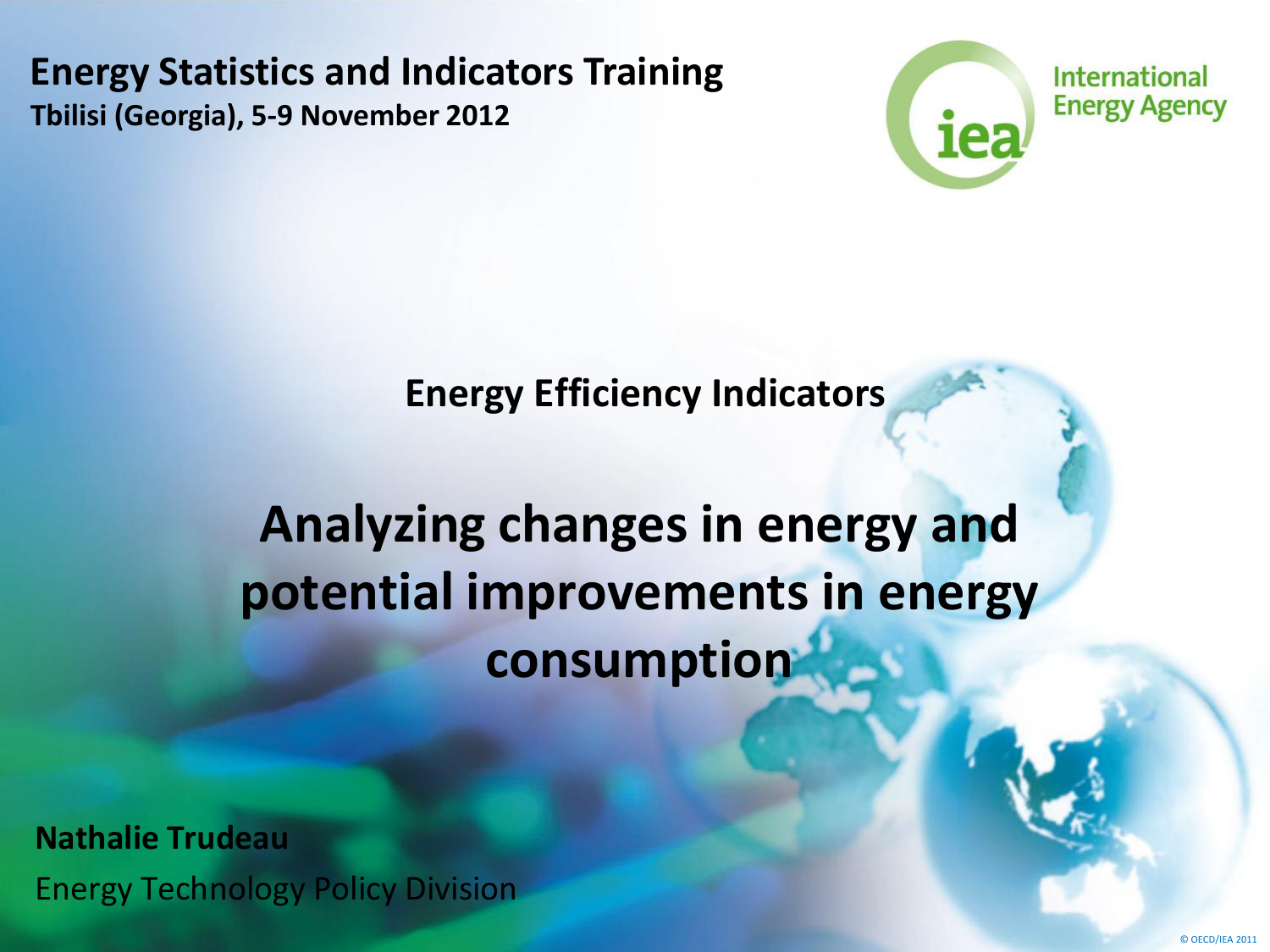

# **Goal of this training session**

*Provide tools and best practice analysis to* 

*1. Calculate the potential improvement in electricity generation from fossil-fuels*

*2. Calculate the factors underlying changes in energy consumption*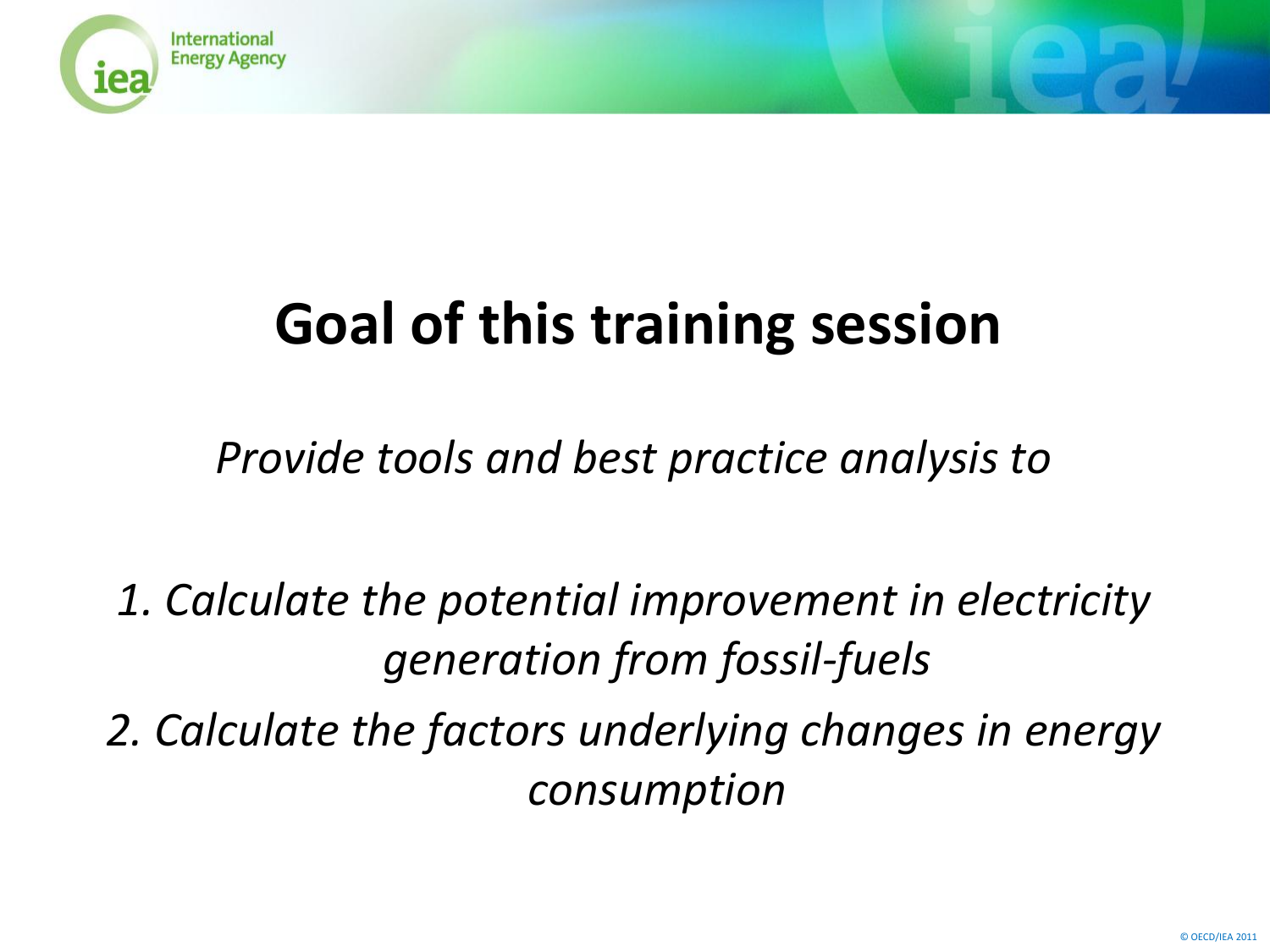

# **Generation efficiency**

- **Fossil fuels (coal, gas, oil)**
- **Main activity producer electricity plants and main activity producer CHP plants**

**Efficiency E:**

*energy input*  $E = \frac{energy~output}{f}$ 

- Energy input: net calorific values (estimated using the lower heating value LHV)
- Energy output: gross production of electricity and heat. auxiliary electricity consumption and losses in transformers are included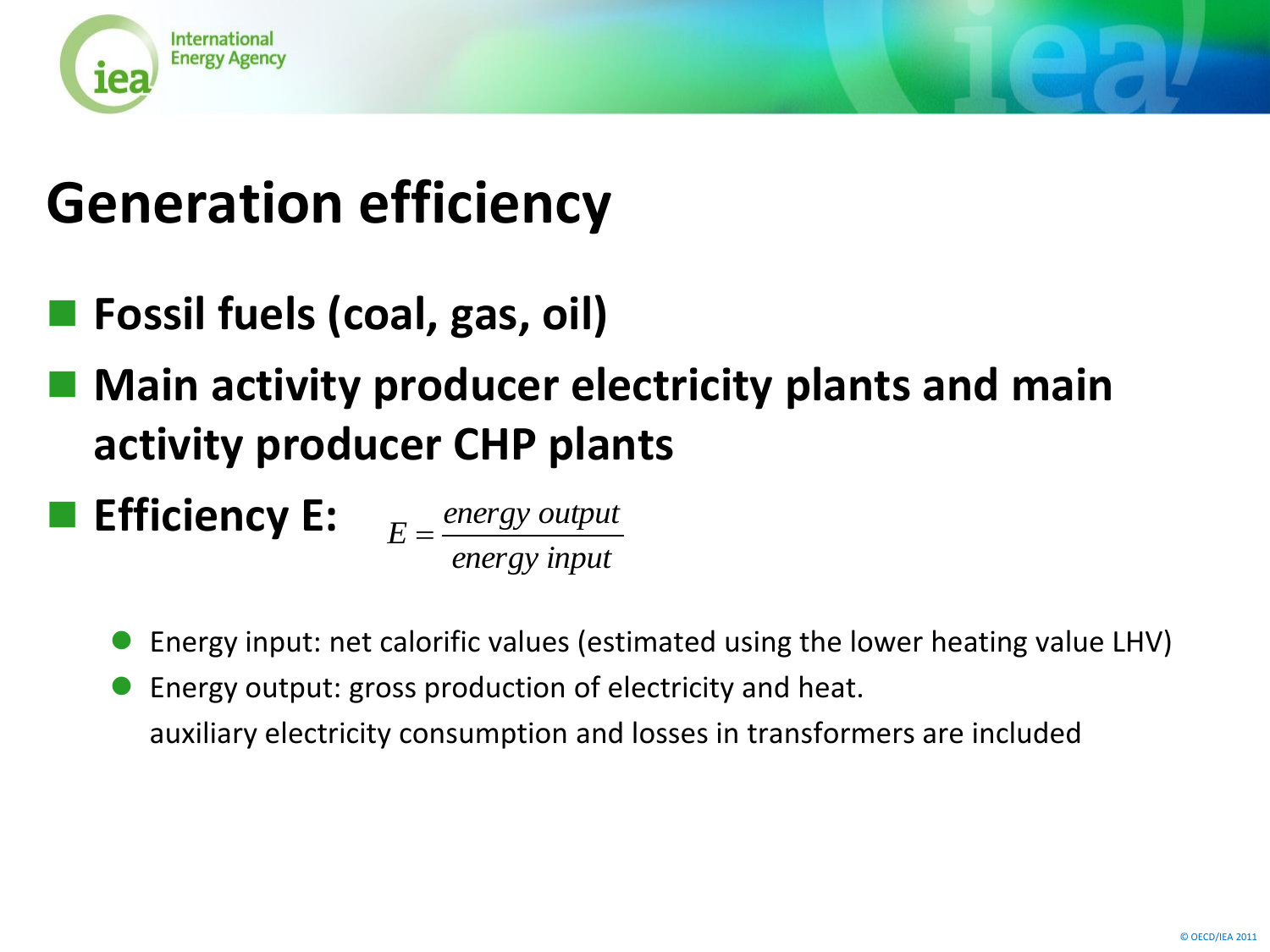

# **Generation efficiency: correction for CHP**

#### **Efficiency**

- $\bullet$  the extraction of heat reduces the electric efficiency
- but increases the overall (electrical and thermal) efficiency

Formula:

$$
E = \frac{P + H * s}{I}
$$

- P: electricity production from public electricity plants and public CHP plants
- H: heat output from public CHP plants
- s: correction factor between heat and electricity, defined as the reduction in electricity per unit of heat extracted. S=0.15-0.2 (Phylipsen, 1998)
- I: fuel input for public electricity plants and public CHP plants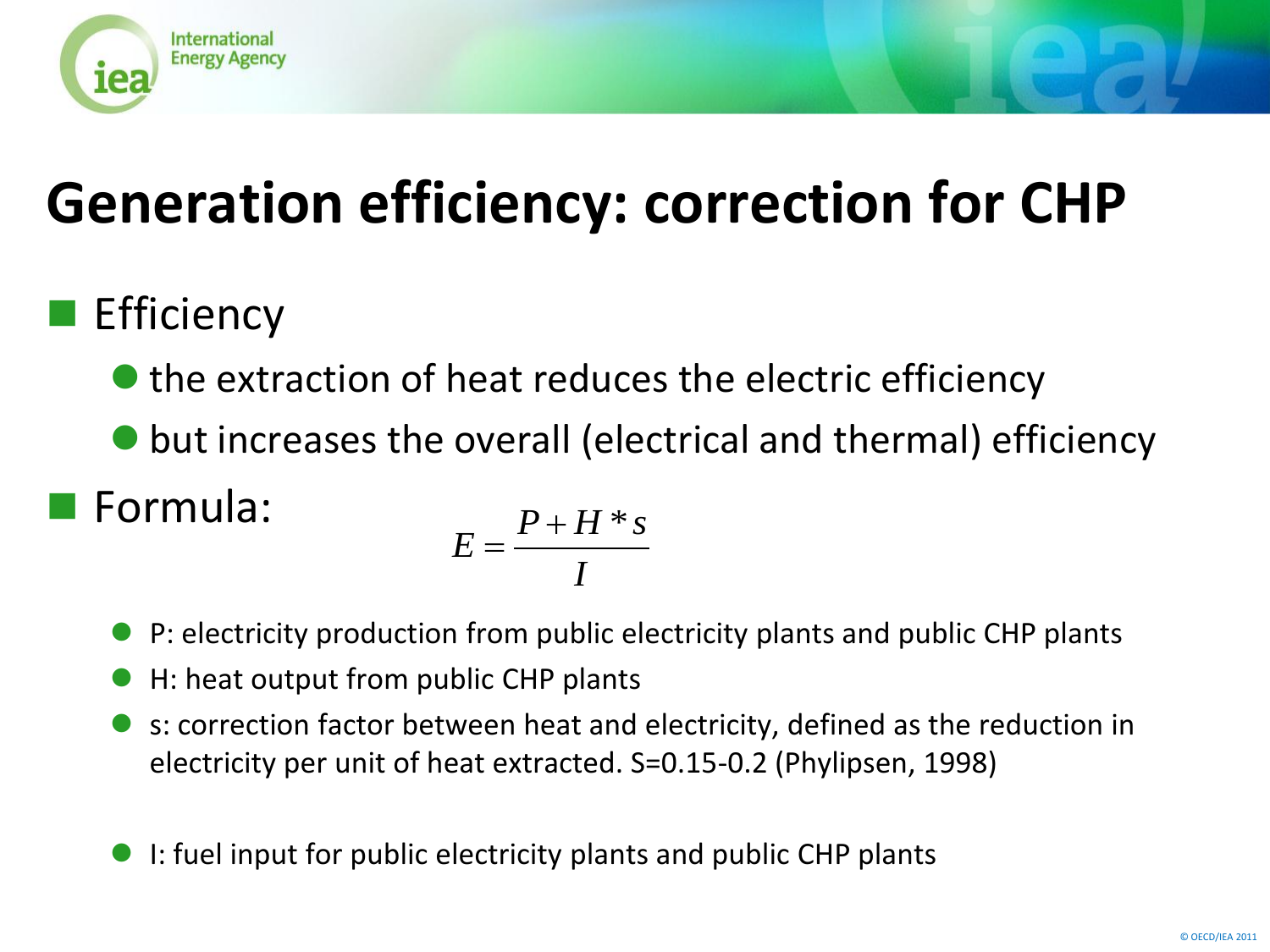

# **Exercise: generation efficiency**

- Calculate the energy efficiencies for 4 selected countries
- Compare the average efficiencies between 1990-1994 and 2004-2008
- Determine the potential fuel savings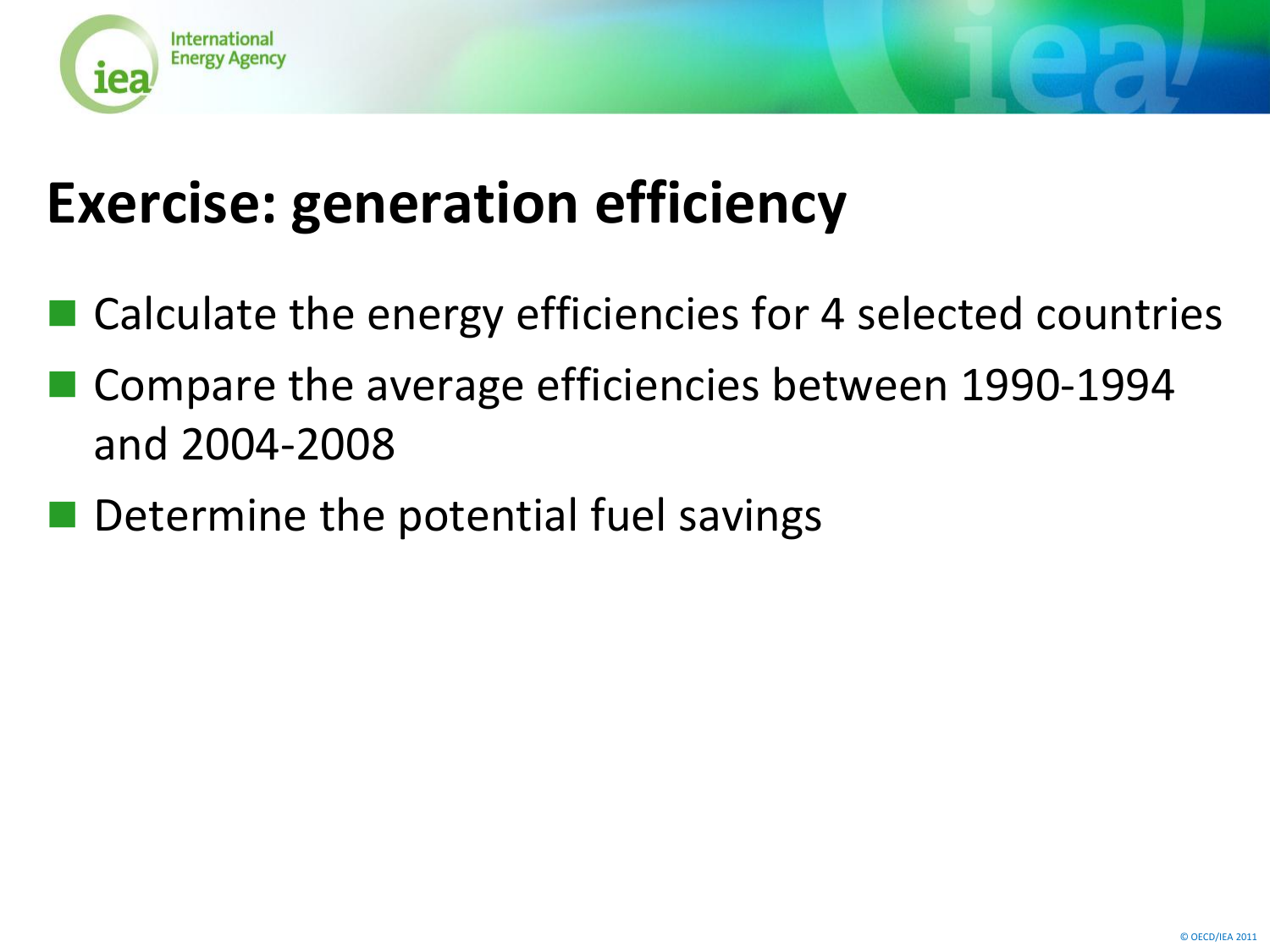

## **Purpose of decomposition**

- Quantify relative contributions of the pre-defined factors to the change in energy consumption
- $\blacksquare$  Track down the origin in energy consumption variations
- Measure effectiveness of energy policy and technology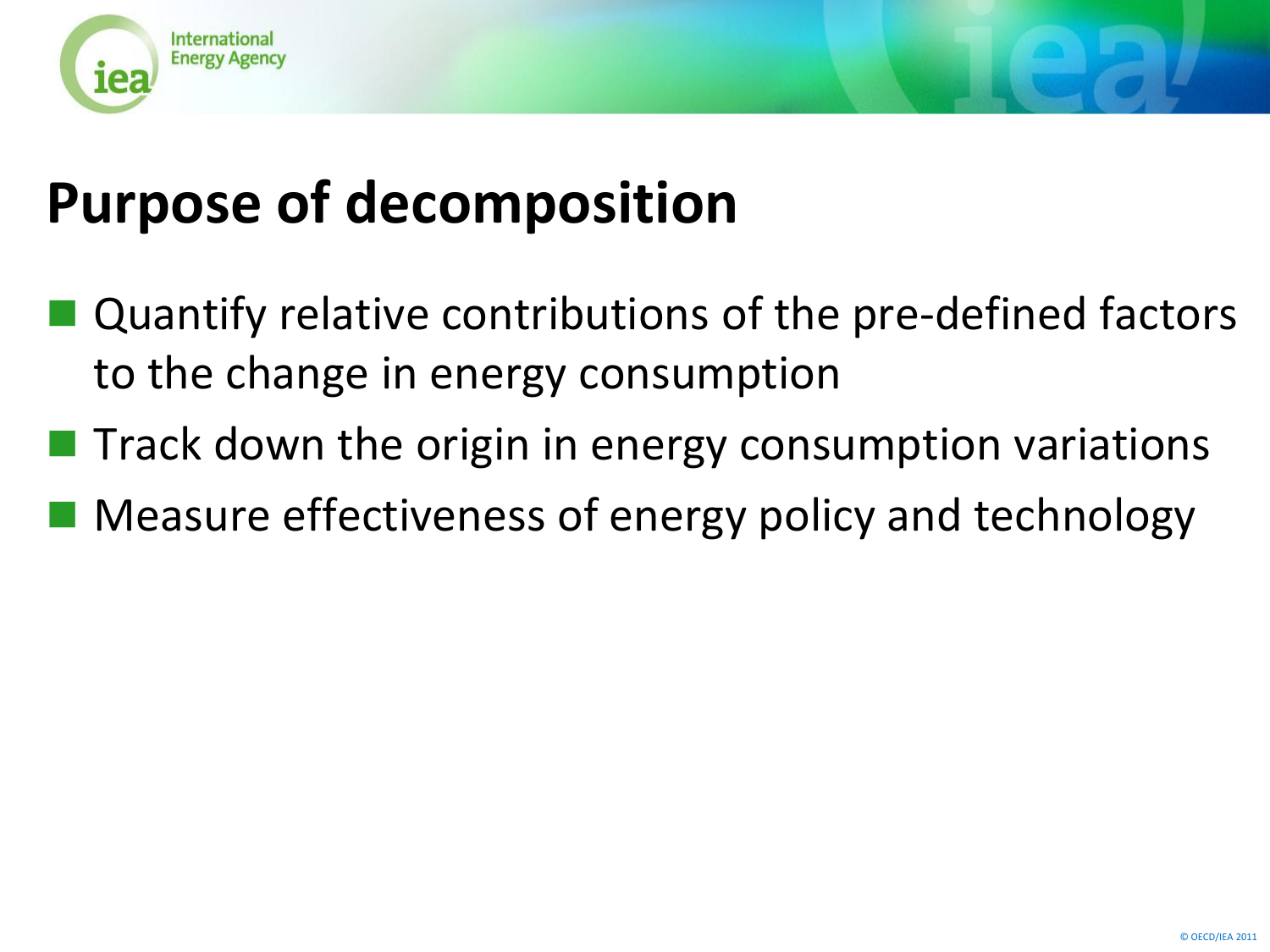

# **Main components of energy consumption**

The changes in energy use within a sector are separated in various components:

$$
E = \sum_{i}^{n} A \cdot \frac{A_i}{A} \cdot \frac{E_i}{A_i} = A \cdot \sum_{i}^{n} (S_i \cdot I_i)
$$

i subsector or end-uses within a given sector

#### **Aggregate activity A**

value-added for manufacturing industry and services; population in the household sector; or as passenger-kilometres and tonnekilometres, respectively, for the passenger and freight transport sectors

#### **Sectoral structure S**

mix of activities within a sector and further divides activity into industry subsectors, measures of residential end-use activity or transportation modes

#### **Energy intensity I**

energy use per unit of activity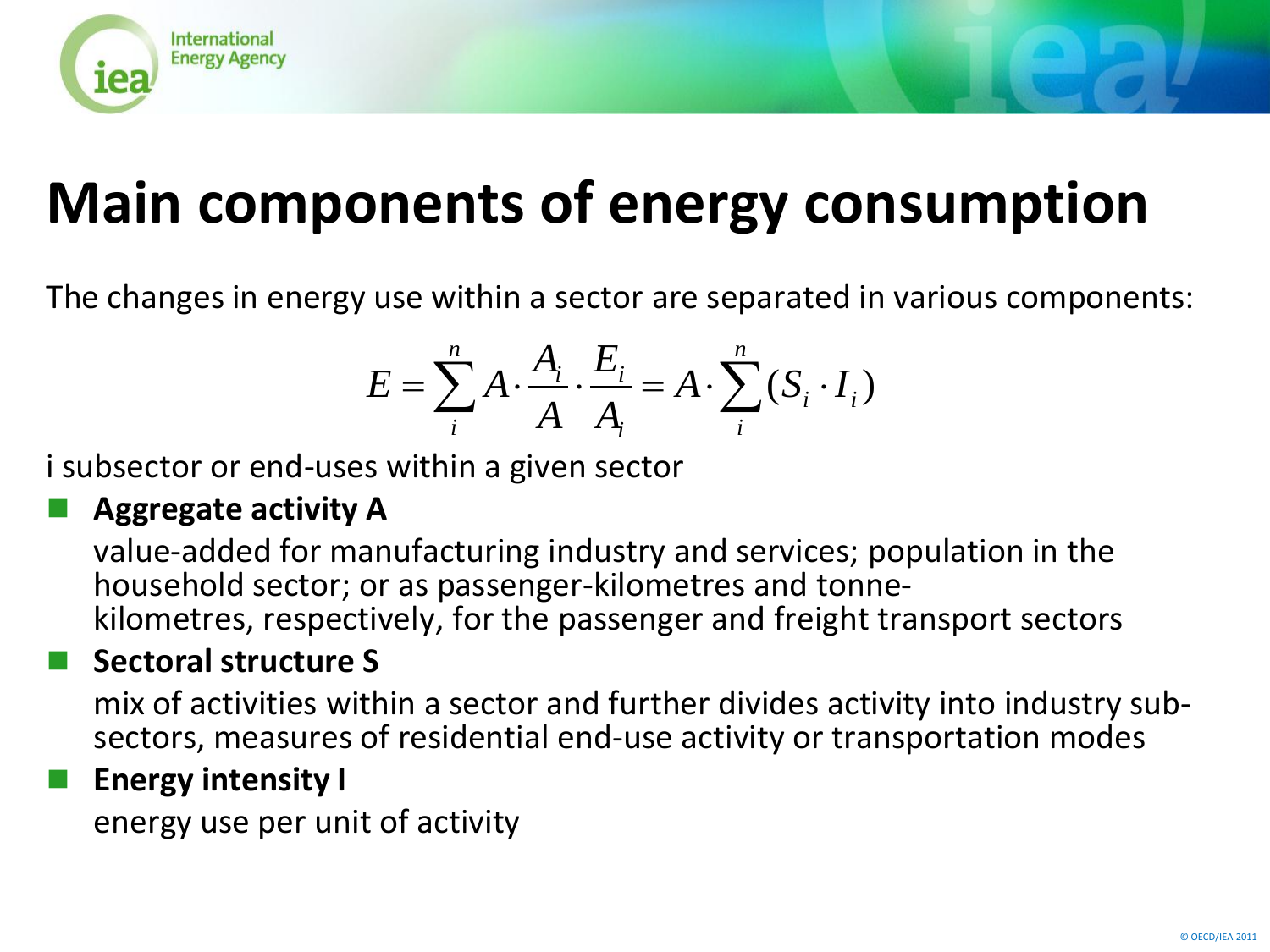| <b>International</b><br><b>Energy Agency</b> |
|----------------------------------------------|
|                                              |

| <b>Sector</b>                  | Sub-sector                          | Activity (A) | Structure (S)                               | Intensity (I)                                            |
|--------------------------------|-------------------------------------|--------------|---------------------------------------------|----------------------------------------------------------|
| <b>Households</b>              |                                     |              |                                             |                                                          |
|                                | <b>Space Heating</b>                | Population   | Floor Area/Population                       | Space Heating Energy <sup>1</sup><br>/Floor Area         |
|                                | <b>Water Heating</b>                |              | Population/<br><b>Occupied Dwellings</b>    | Water Heating Energy <sup>2</sup><br>/Occupied Dwellings |
|                                | Cooking                             |              | Population/<br><b>Occupied Dwellings</b>    | Cooking Energy <sup>2</sup><br><b>Occupied Dwellings</b> |
|                                | Lighting                            |              | Floor Area/Population                       | <b>Lighting Energy</b><br>/Floor Area                    |
|                                | Appliances                          |              | Appliances Ownership /<br>Population        | Appliances Energy /<br>Appliances Ownership              |
| <b>Passenger Transport</b>     |                                     |              |                                             |                                                          |
|                                | Car                                 |              | Passenger-kilometre Share of Pass-kilometre | Energy/Pass-kilometre                                    |
|                                | Bus                                 |              |                                             |                                                          |
|                                | Rail                                |              |                                             |                                                          |
|                                | Domestic Air                        |              |                                             |                                                          |
| <b>Freight Transport</b>       |                                     |              |                                             |                                                          |
|                                |                                     |              |                                             |                                                          |
|                                | Rail                                |              |                                             |                                                          |
|                                | Domestic Shipping                   |              |                                             |                                                          |
| Manufacturing                  |                                     |              |                                             |                                                          |
| $ISIC$ 15 - 16                 | Food, Beverages &<br><b>Tobacco</b> | Value-added  | Share of Value-added                        | Energy/Value-added                                       |
| $ISIC 21 - 22$                 | Paper, Pulp & Printing              |              |                                             |                                                          |
| ISIC 24                        | Chemicals                           |              |                                             |                                                          |
| ISIC 26                        | <b>Non-metallic Minerals</b>        |              |                                             |                                                          |
| <b>ISIC 27</b>                 | <b>Primary Metals</b>               |              |                                             |                                                          |
| <b>ISIC 28 - 32</b>            | Metal Products &<br>Equipment       |              |                                             |                                                          |
| ISIC 17 - 20,<br>$25, 33 - 37$ | <b>Other Manufacturing</b>          | $\mathbf{u}$ |                                             |                                                          |
| <b>Services</b>                |                                     |              |                                             |                                                          |
| <b>ISIC 50 - 99</b>            | <b>Services</b>                     | Value-added  | Share of Value-added                        | Energy/Value-added                                       |
| Other Industries <sup>3</sup>  |                                     |              |                                             |                                                          |
| $ISIC1 - 5$                    | Agriculture & Fishing               | Value-added  | Share of Value-added                        | Energy/Value-added                                       |
| ISIC 45                        | Construction                        |              |                                             |                                                          |



1 Adjusted for climate variations using heating degree-days.<br>2 Adjusted for household occupancy.<br>3 The following ISIC groups are not included in the analysis: 10 – 14 Mining & Quarrying; 23 Fuel Processing; and 40 – 41 Ele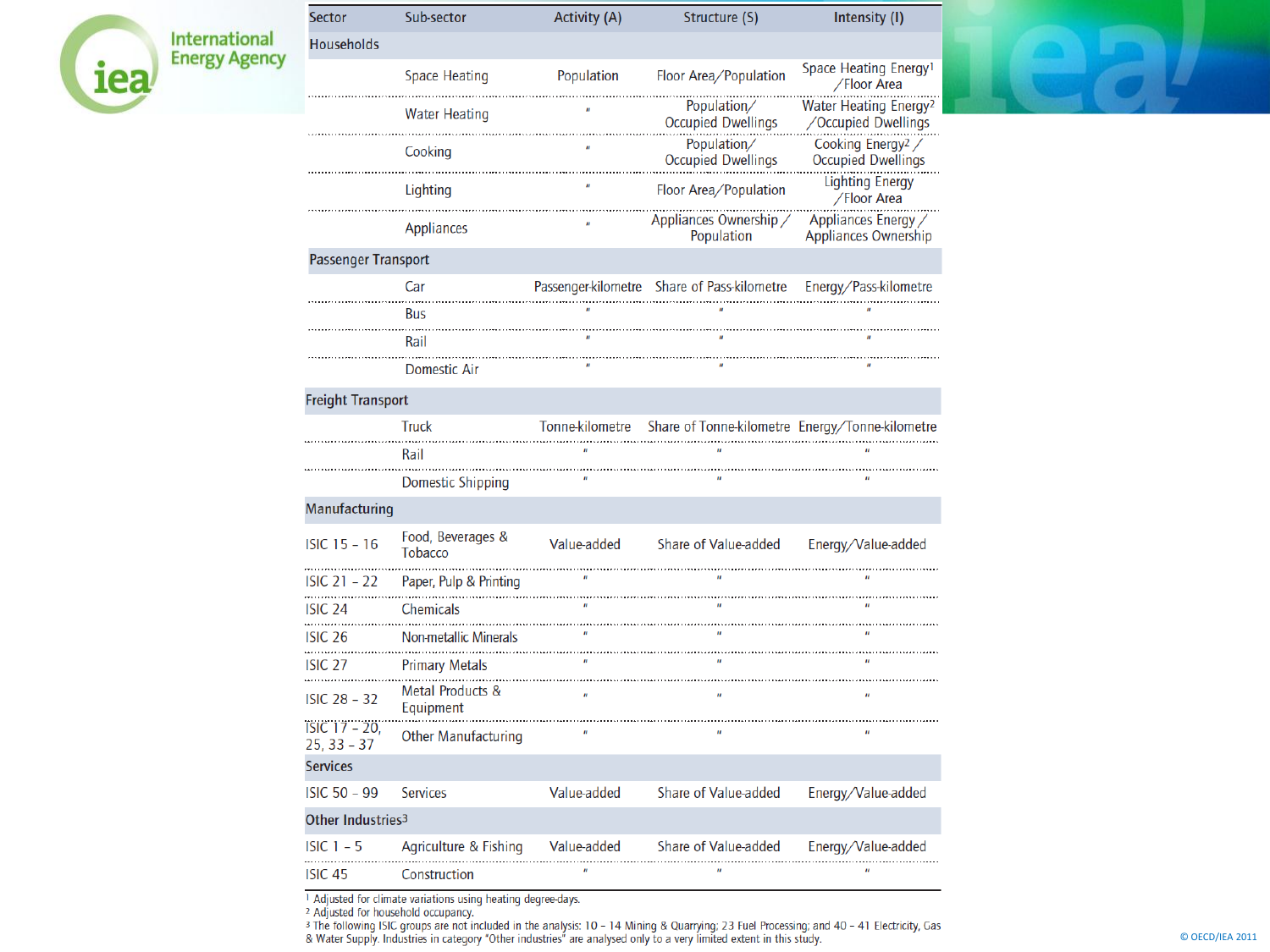

#### **Decomposition components**

#### **Activity effect**  $E_t^A$

The activity effect can be calculated as the relative impact on energy use that would have occurred in year *t if the structure and energy intensities for a sector had remained* fixed at their base year values (t=0) while aggregate activity had followed its actual development.

#### **R** Structure effect  $E_t^S$

The structure effect is determined by making the calculation using constant aggregate activity and energy intensities but varying the sectoral structure.

#### **I** Intensity effect  $E_t^1$

The intensity effect is calculated by assuming that the sectoral structure and aggregate activity for a sector had remained fixed at the base year values while energy intensities had followed their actual development.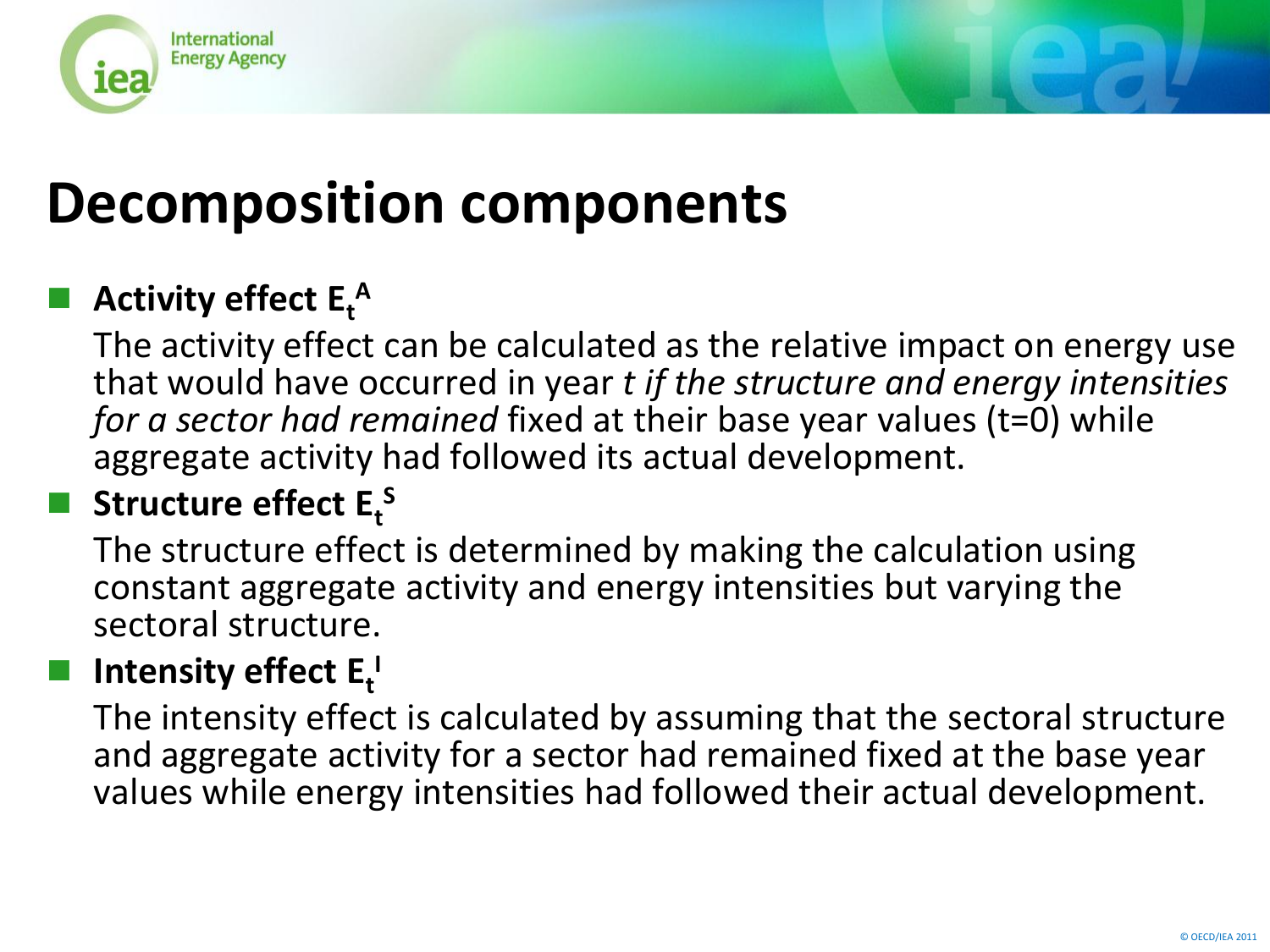

#### **Discussion of results: Passenger Transport**

Figure 6.22 ▶ Decomposition of Changes in Car Energy Use per Capita, 1990 - 2004



Note: Austria and Ireland are excluded due to the lack of complete time series data for vehicle-kilometres.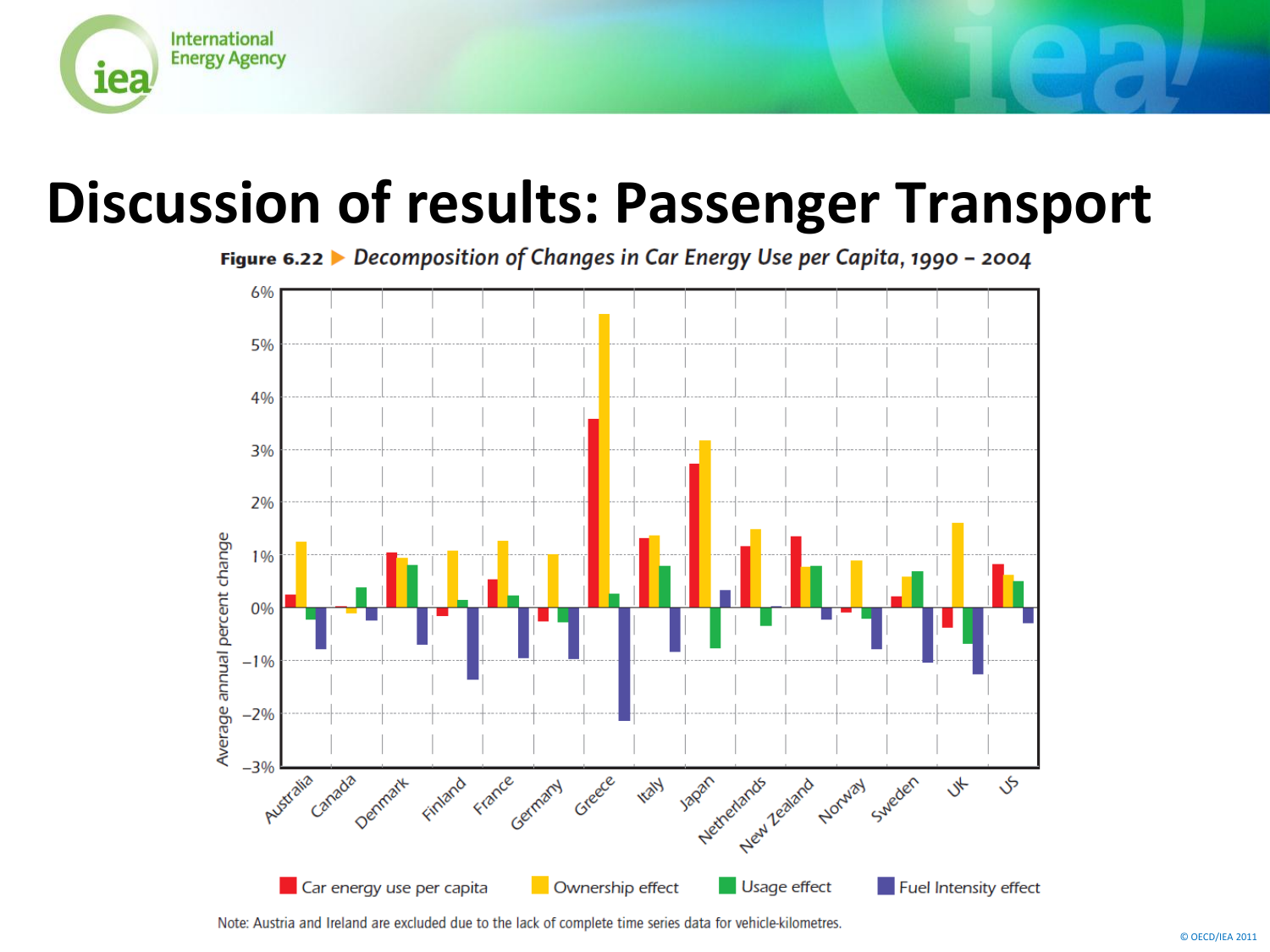

#### **Discussion of results: Service sector**

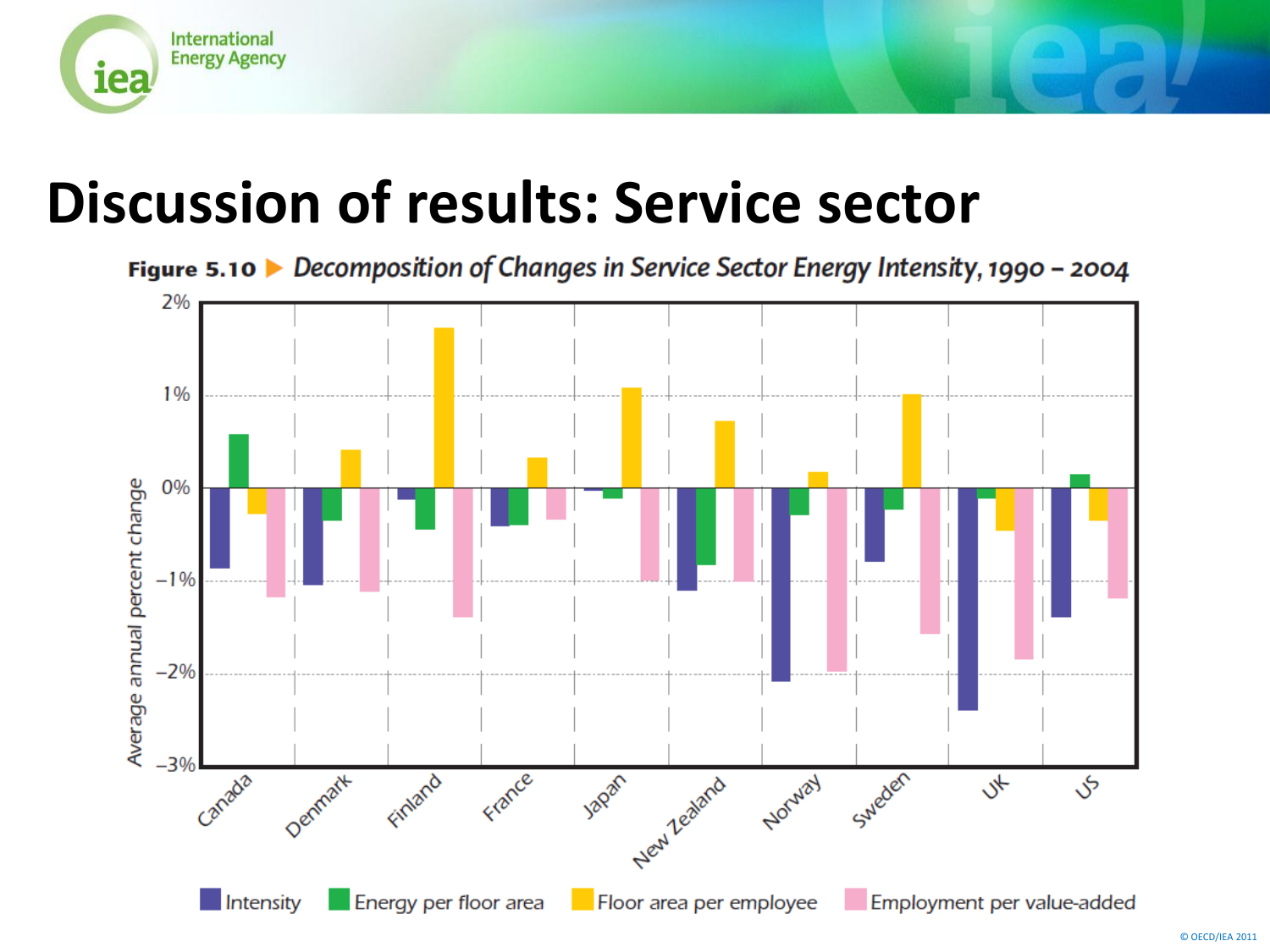

## **Mathematical derivation**

- Goal: decompose energy consumption so that ε is minimal
- Change in energy consumption:

minimal

\n
$$
\Delta E = E_{t} - E_{0} = \Delta A + \Delta S + \Delta I + \varepsilon
$$
\nChange in energy consumption:

\n
$$
E = \sum_{i} A_{i} S_{i,i} I_{i,i} \qquad \left| \frac{d}{dt} \right|
$$
\n
$$
\Leftrightarrow \frac{\partial E_{t}}{\partial t} = \sum_{i} \frac{\partial A_{i}}{\partial t} S_{i,i} I_{i,t} + \sum_{i} \frac{\partial S_{i,i}}{\partial t} A_{i} I_{i,t} + \sum_{i} \frac{\partial I_{i,i}}{\partial t} A_{i} S_{i,t} \qquad \left| \frac{1}{E_{0}} \int_{0}^{t} dt \right|
$$
\n
$$
\Leftrightarrow \ln \left( \frac{E_{t}}{E_{0}} \right) = \int_{0}^{t} \sum_{i} \frac{\partial A_{i}}{\partial t} \frac{S_{i,i} I_{i,i}}{E_{0}} dt + \int_{0}^{t} \sum_{i} \frac{\partial S_{i,i}}{\partial t} \frac{A_{i} I_{i,i}}{E_{0}} dt + \int_{0}^{t} \sum_{i} \frac{\partial I_{i,i}}{\partial t} \frac{A_{i} S_{i,i}}{E_{0}} dt
$$
\nFortunately we do not need to solve this equal

\nvarious methods have been developed

Fortunately we do not need to solve this equation and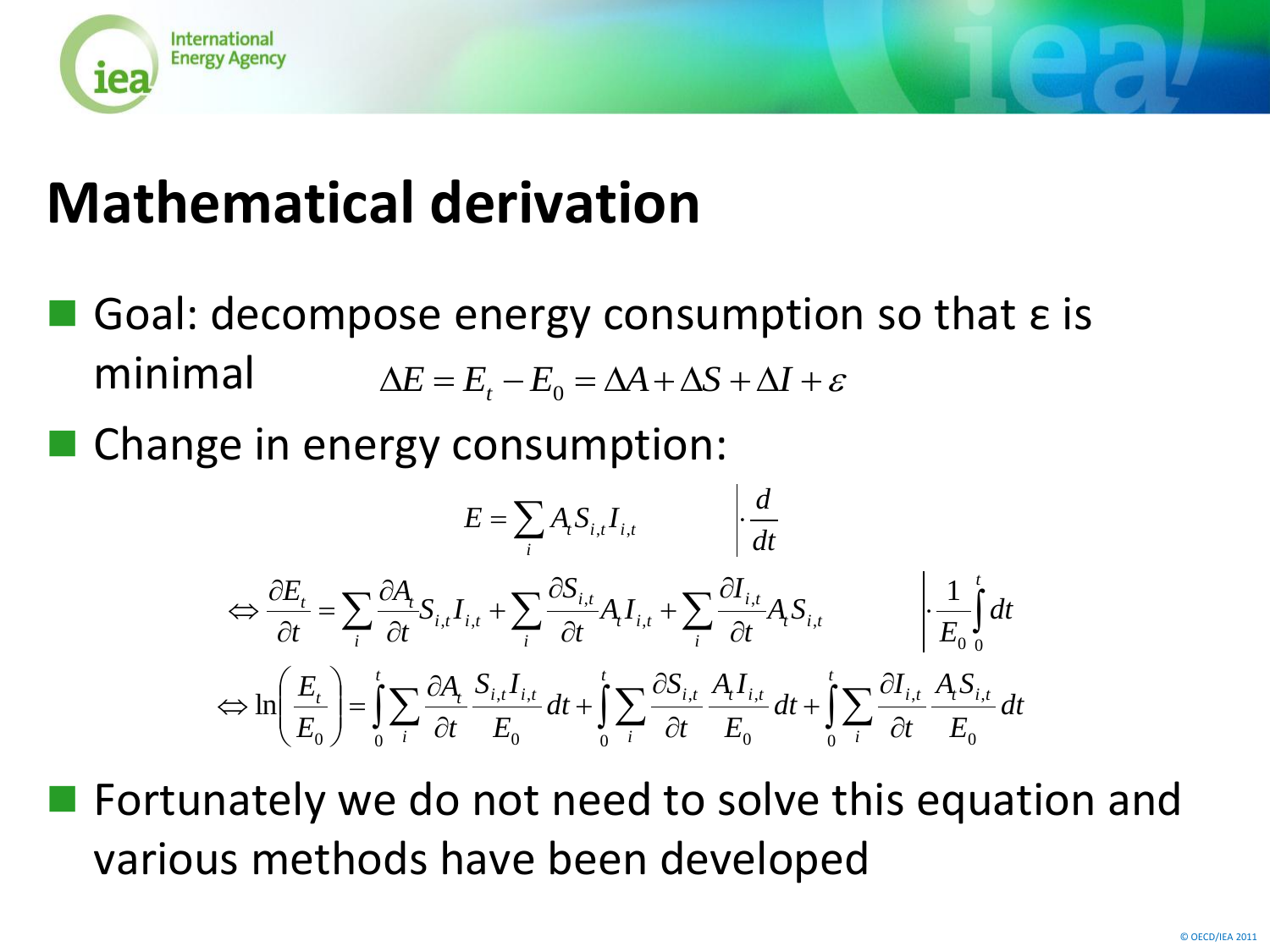

## **Overview of existing methods**

- $\blacksquare$  ε is a residual whose magnitude depends on the decomposition method  $\Delta E = E_r - E_0 = \Delta A + \Delta S + \Delta I + \varepsilon$ <br>
2. is a residual whose magnitude deperpedic<br>
2. is a residual whose magnitude deperpedicular of the secomposition methods<br>
2. Laspeyres method<br>
2. Fischer II (LMD II) and Transfering Divisia
- Common methods
	- Laspeyres method
	- Paasche index
	- Simple average divisia method (arithmetic mean or Törnqvist formulation)
	- **•** Fischer Ideal
	- Parametric Divisia Method I (PMD I) and II (PMD II)
	-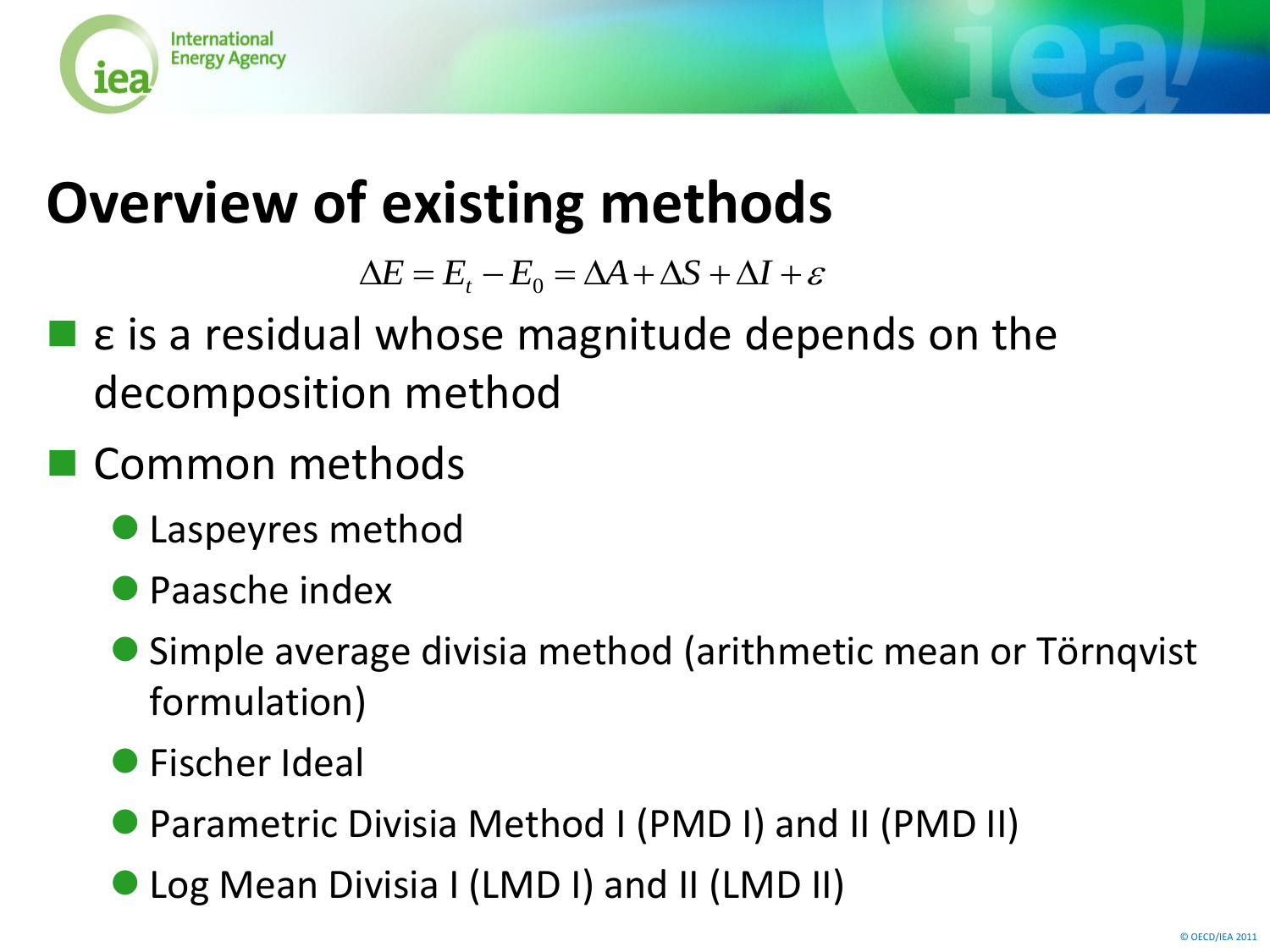

## **Evaluation of existing methods**

| <b>Index</b>                                            | <b>Perfect</b><br>decomposition | <b>Time is</b><br>reversible | <b>Subsectors</b><br>additive | <b>Easy to</b><br>understand |
|---------------------------------------------------------|---------------------------------|------------------------------|-------------------------------|------------------------------|
| Paasche                                                 | no                              | no                           | <b>YES</b>                    | very easy                    |
| <b>Simple Laspeyres</b>                                 | no                              | no                           | <b>YES</b>                    | very easy                    |
| <b>Refined Laspeyres</b>                                | <b>YES</b>                      | no                           | <b>YES</b>                    | moderately                   |
| <b>Fischer Ideal</b>                                    | <b>YES</b>                      | <b>YES</b>                   | <b>No</b>                     | moderately                   |
| Simple average/ arithmetic<br>mean/ divisia (Törnqvist) | no                              | <b>YES</b>                   | <b>No</b>                     | moderately                   |
| <b>Adjusted PMD I and II</b>                            | no                              | <b>YES</b>                   | <b>YES</b>                    | difficult                    |
| LMD I                                                   | <b>YES</b>                      | <b>YES</b>                   | <b>YES</b>                    | moderately                   |
| <b>LMD II</b>                                           | <b>YES</b>                      | <b>YES</b>                   | no                            | moderately                   |

- Laspeyres and LMDI are the preferred methods
	- Laspeyres for its ease of understanding, especially to non-experts, but the the existence of an interaction term is a drawback
	- LMDI for its theoretical soundness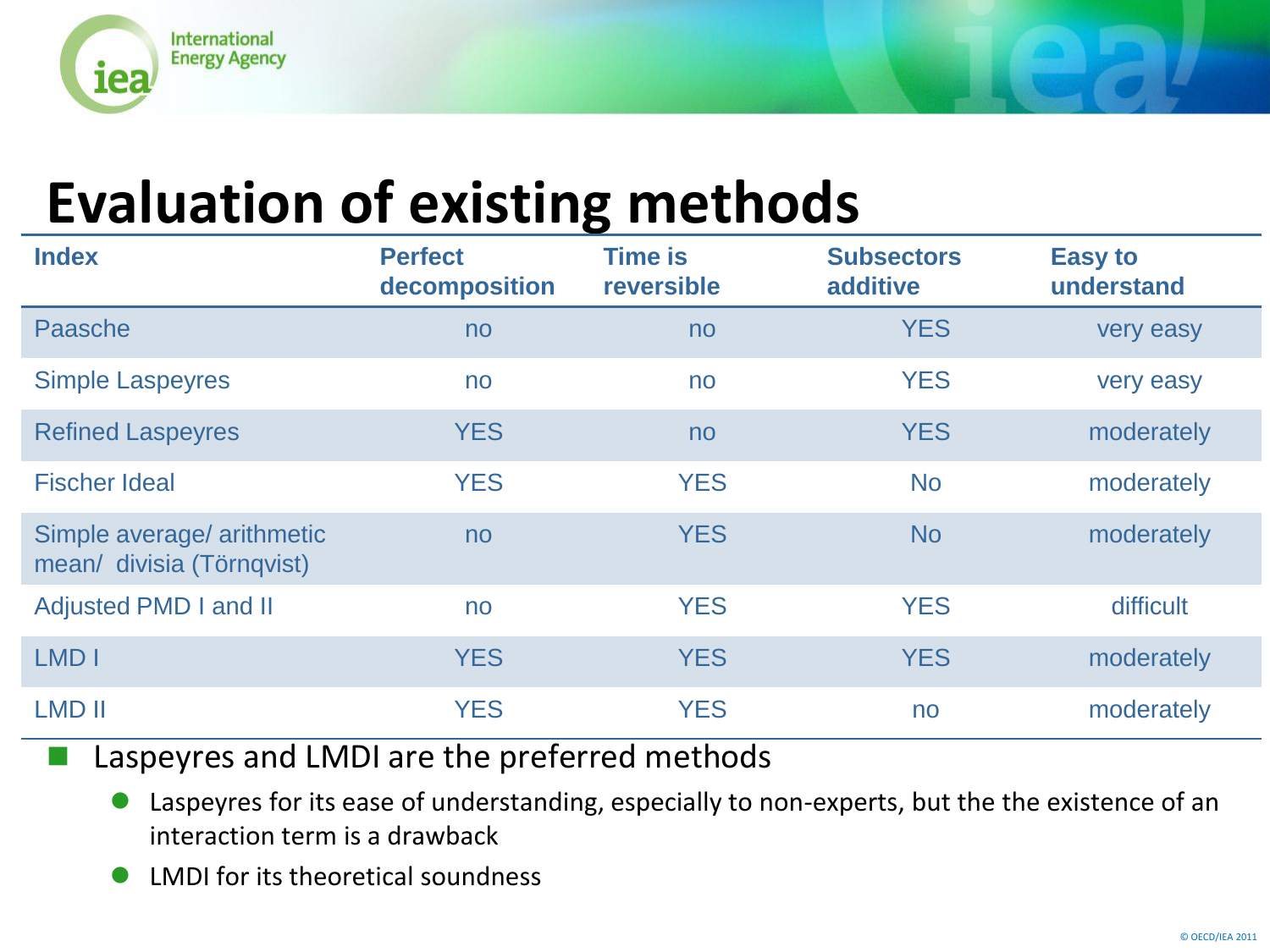

#### **Laspeyres**

 $\blacksquare$  + easy to communicate

#### - interaction term

|                          | <b>Additive</b>                          | <b>Multiplicative</b>                        |
|--------------------------|------------------------------------------|----------------------------------------------|
| <b>Activity Effect</b>   | $E_t^A = A_t \sum_i S_0^i I_0^i - E_0$   | $E_t^A = \frac{A_t \sum_i S_0^i I_0^i}{E_0}$ |
| <b>Structural Effect</b> | $E_t^S = A_0 \sum_i S_t^i I_0^i - E_0$   | $E_t^S = \frac{A_0 \sum_i S_t^i I_0^i}{E_0}$ |
| <b>Intensity Effect</b>  | $E_t^I = A_0 \sum_i S_0^i I_t^i - E_0^i$ | $E_t^I = \frac{A_0 \sum_i S_0^i I_t^i}{E_0}$ |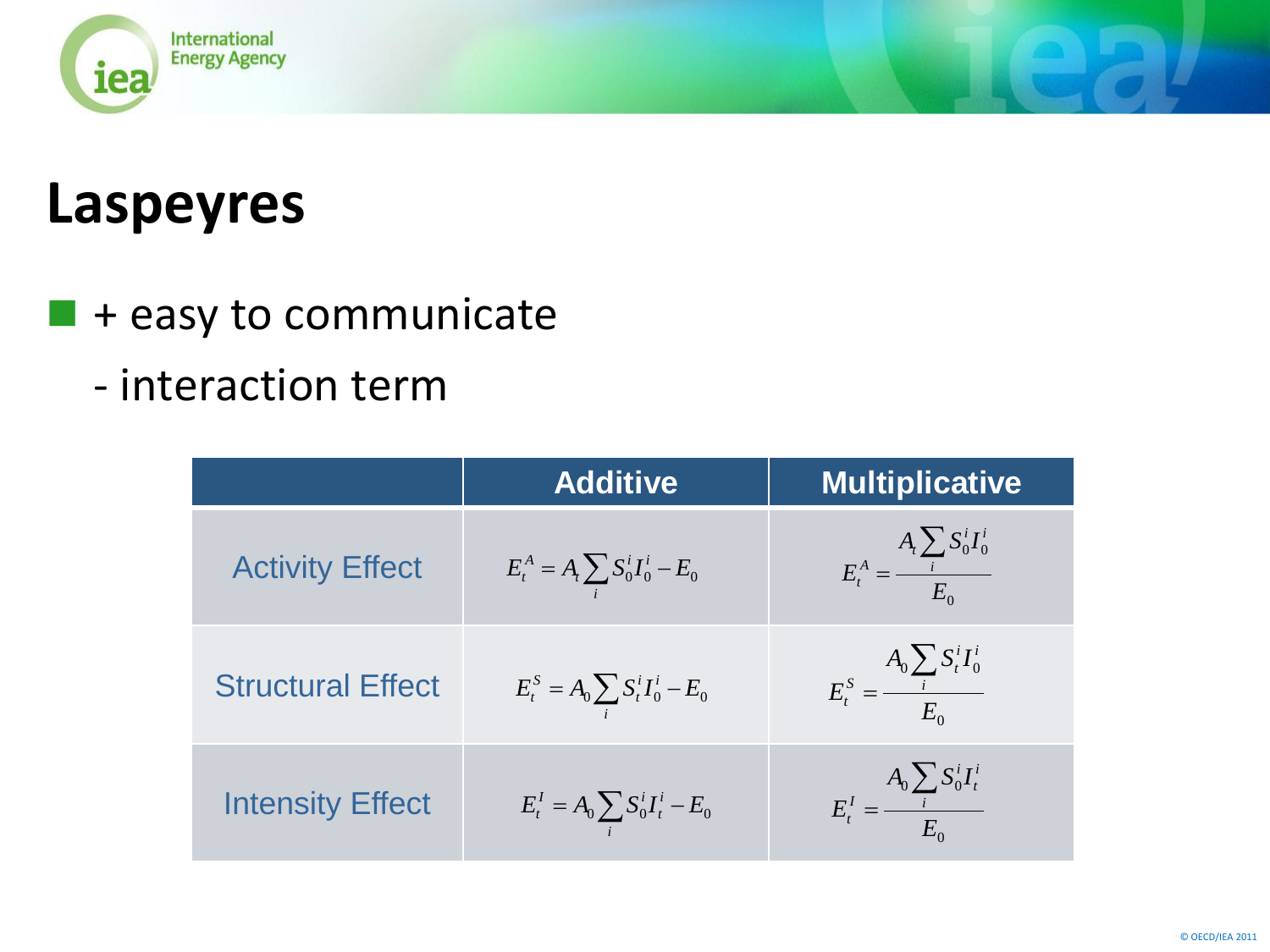

# **LMDI**

- + no interaction term
	- more difficult to communicate to non-experts
	- Method not defined for zeros or negative numbers in data

|                                                                    | <b>Additive</b>                                                                           | <b>Multiplicative</b>                                                                                           |
|--------------------------------------------------------------------|-------------------------------------------------------------------------------------------|-----------------------------------------------------------------------------------------------------------------|
| <b>Activity Effect</b>                                             | $E_t^A = \sum_i L(E_i^T, E_i^0) \ln \left( \frac{A^T}{A^0} \right)$                       | $E_t^A = \exp \sum_i \left( \frac{L(E_i^T, E_i^0)}{L(E^T, E^0)} \ln \left( \frac{A^T}{A^0} \right) \right)$     |
| <b>Structure Effect</b>                                            | $E_i^S = \sum_i L(E_i^T, E_i^0) \ln \left( \frac{S_i^T}{S_i^0} \right)$                   | $E_t^S = \exp \sum_i \left( \frac{L(E_i^T, E_i^0)}{L(E^T, E^0)} \ln \left( \frac{S_i^T}{S_i^0} \right) \right)$ |
| <b>Intensity Effect</b>                                            | $E_{t}^{I} = \sum_{i} L(E_{i}^{T}, E_{i}^{0}) \ln \left( \frac{I_{i}^{T}}{I^{0}} \right)$ | $E_t^I = \exp \sum_i \left( \frac{L(E_i^T, E_i^0)}{L(E^T, E^0)} \ln \left( \frac{I_i^T}{I_i^0} \right) \right)$ |
| $L(a,b) = \frac{a-b}{\ln a - \ln b}$ with $a,b > 0$ and $a \neq b$ |                                                                                           |                                                                                                                 |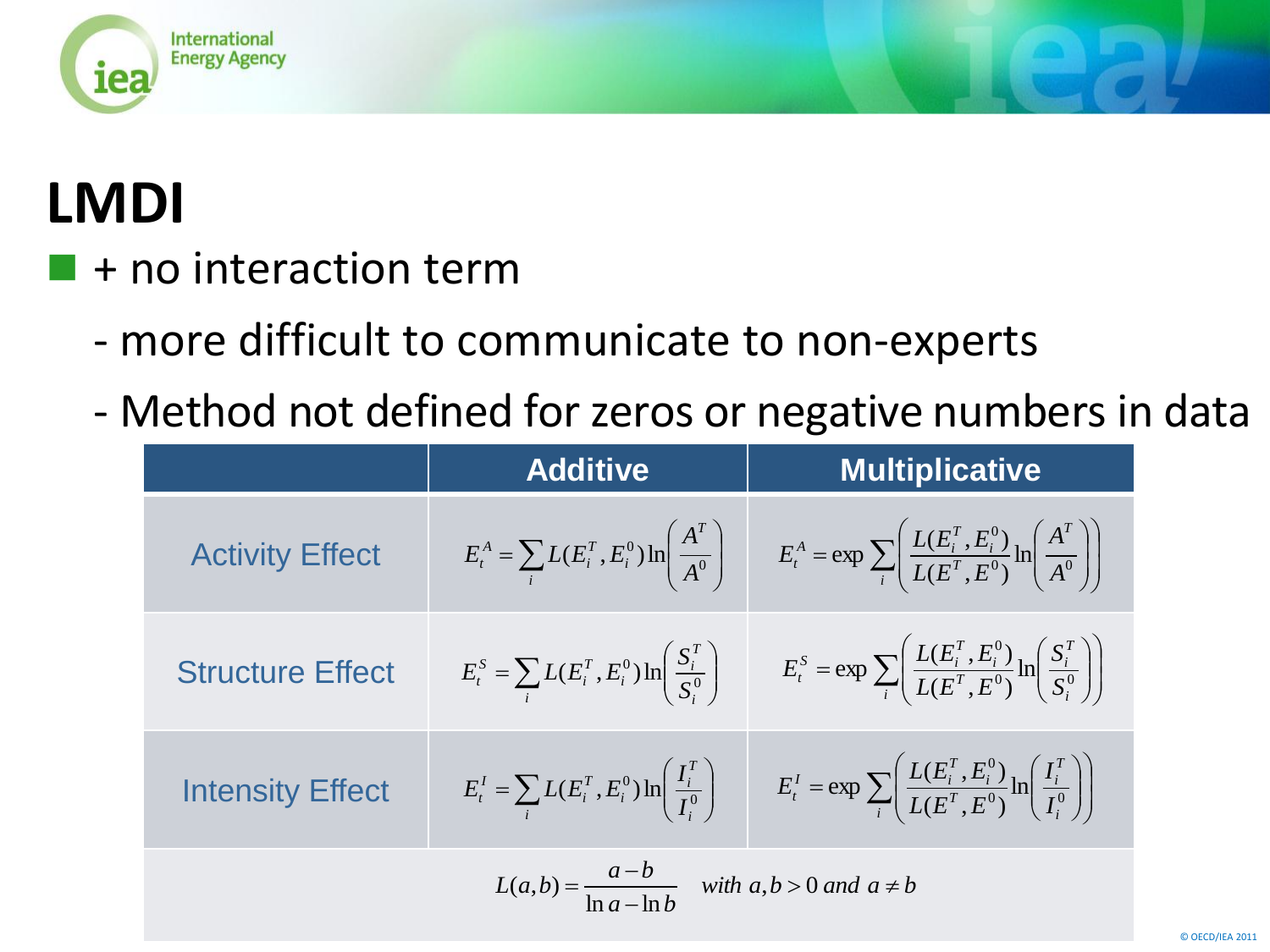

### **Exercise session: end-use**

- **Perform complete decomposition using Laspeyres and** LMDI
- Calculate the activity, structure and intensity effect of the given dataset for the manufacturing sector
- Compare results from LMDI and Laspeyres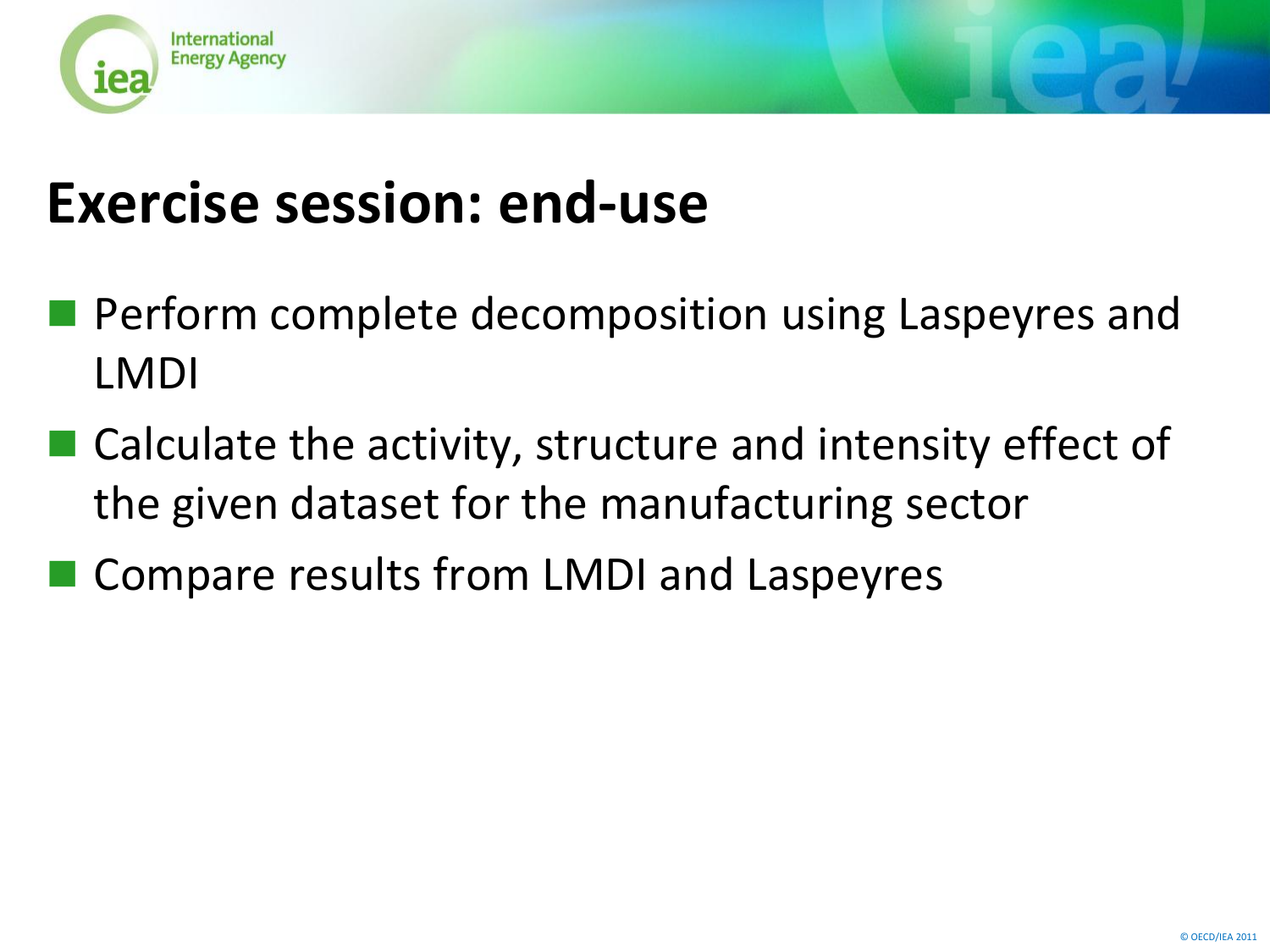

# **Fixed vs. rolling base year decomposition**

For every method, two decomposition schemes exist:

- **Fixed base year or non-chained decomposition** 
	- **change in energy consumption between base year 0 and final** year T
	- $\bullet$  + data for all intermediate years not required
- Rolling base year or chained decomposition
	- yearly change in energy consumption between base year 0 and 1, year 1 and 2, … year T-1 and T and finally chaining of results
	- + more precise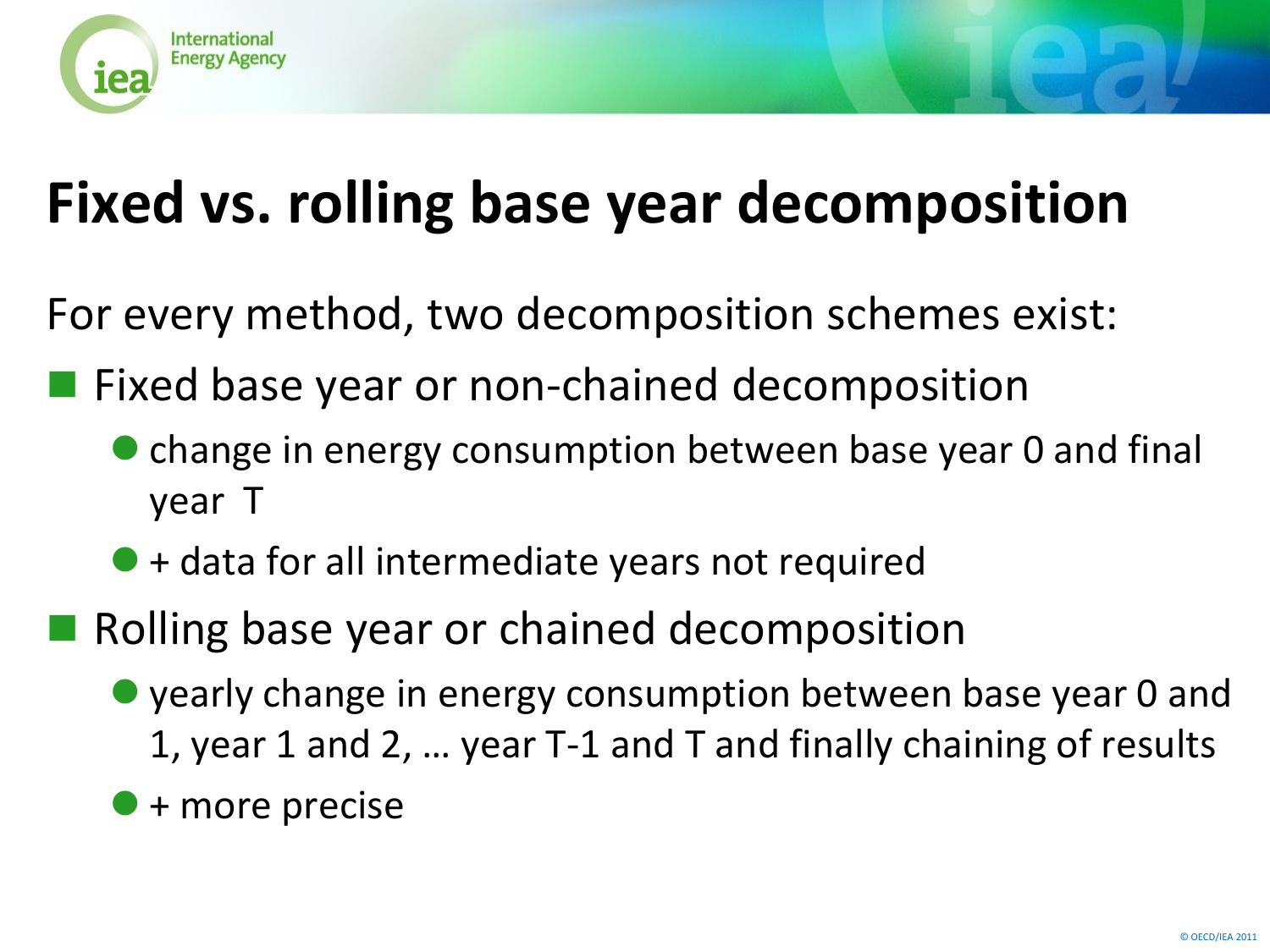

## **Commodity correction**

- In the industrial sector, the best measure of activity is physical units of production (e.g. tones of pulp, liters of beer).
- These units are difficult to compare, but they are a better indicator of activity
- No constant relation between value added (GDP) and physical units exist, as changes in price influence the relationship. The activity can be corrected as follows:

$$
A_i = P_i^{0} \frac{V_i^i}{V_i^0}
$$

P: GDP output; V: physical unit; i:subsector; t: current year; 0: base year IEA collects commodity data for cement, steel, pulp and paper currently: no correction performed, but recommended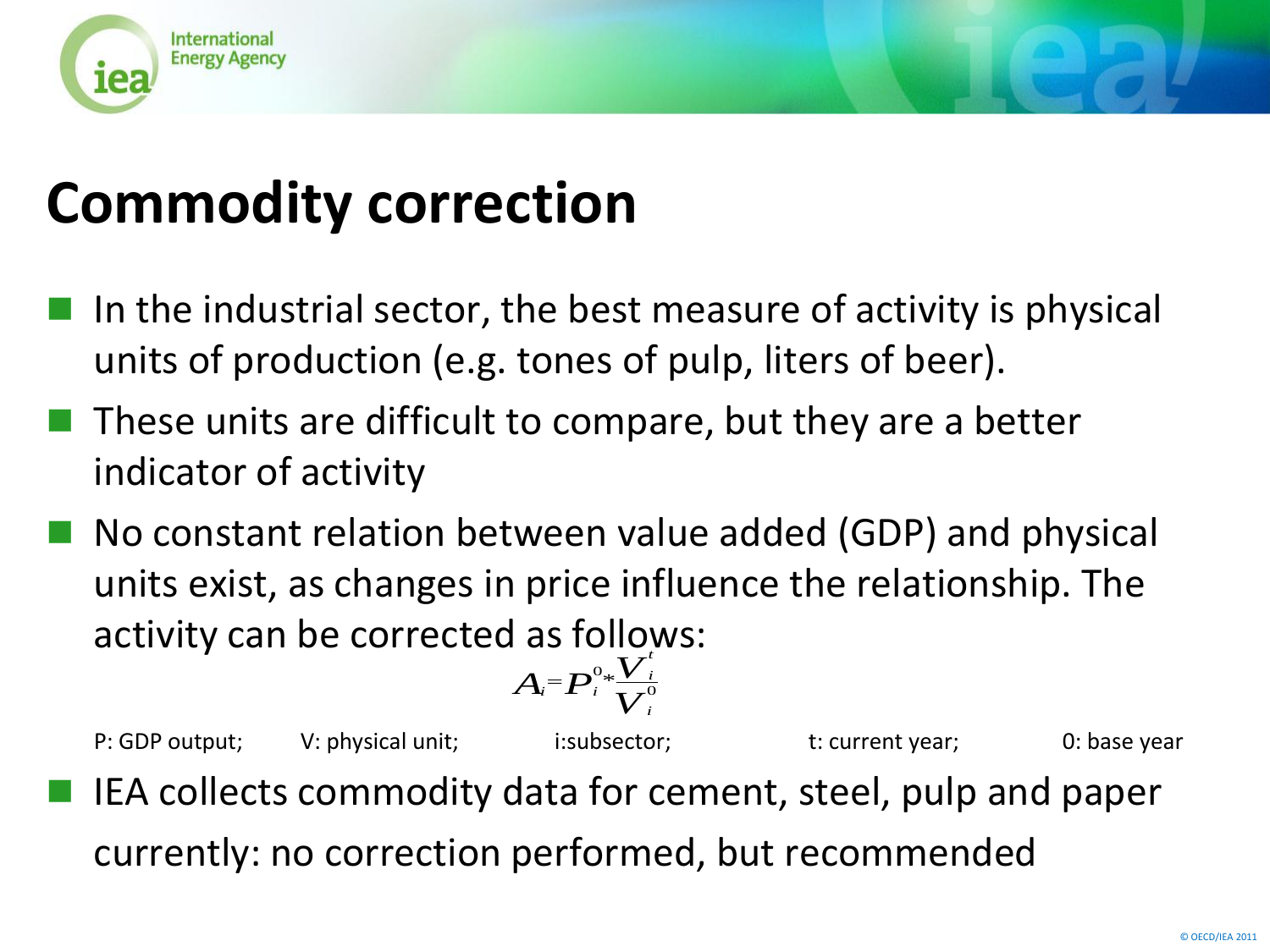

# **Weather correction**

The impact of weather should be considered in household heating and cooling:

- **Correction for weather for space heating energy**
- **Correction for weather for space cooling**
- Correction for weather

 $1 - \sigma_{heat} (1 - \tau_{heat,i})$ *SpaceHeatin g S H E E*  $\epsilon_{SH} = \frac{E_{SpaceHeat}}{1 - \sigma_{heat}(1 - \tau)}$  $1 - \sigma_{cool} (1 - \tau_{cool,i})$ *SpaceCoolin g S C E E*  $\tau_{-SC} = \frac{E_{SpaceCoolim}}{1 - \sigma_{cool}(1 - \tau)}$ 

$$
E_{\scriptscriptstyle -W} = E_{\scriptscriptstyle -SH} + E_{\scriptscriptstyle -SC}
$$

 $\sigma_{\text{heat/cool}}$  heating/cooling elasticity for adjusting heating requirements

τ<sub>heat, i/ cool, i</sub> heating/cooling index of variance from average requirements by year i (e.g. heating/cooling degree days in current year compared to average from 30 past years)

IEA assumptions

- only heating considered
- $\sigma_{\text{heat}}$  assumed 1 (probably around 0.75)
- $HDD<sub>30 past years</sub> = 2700$  (global average)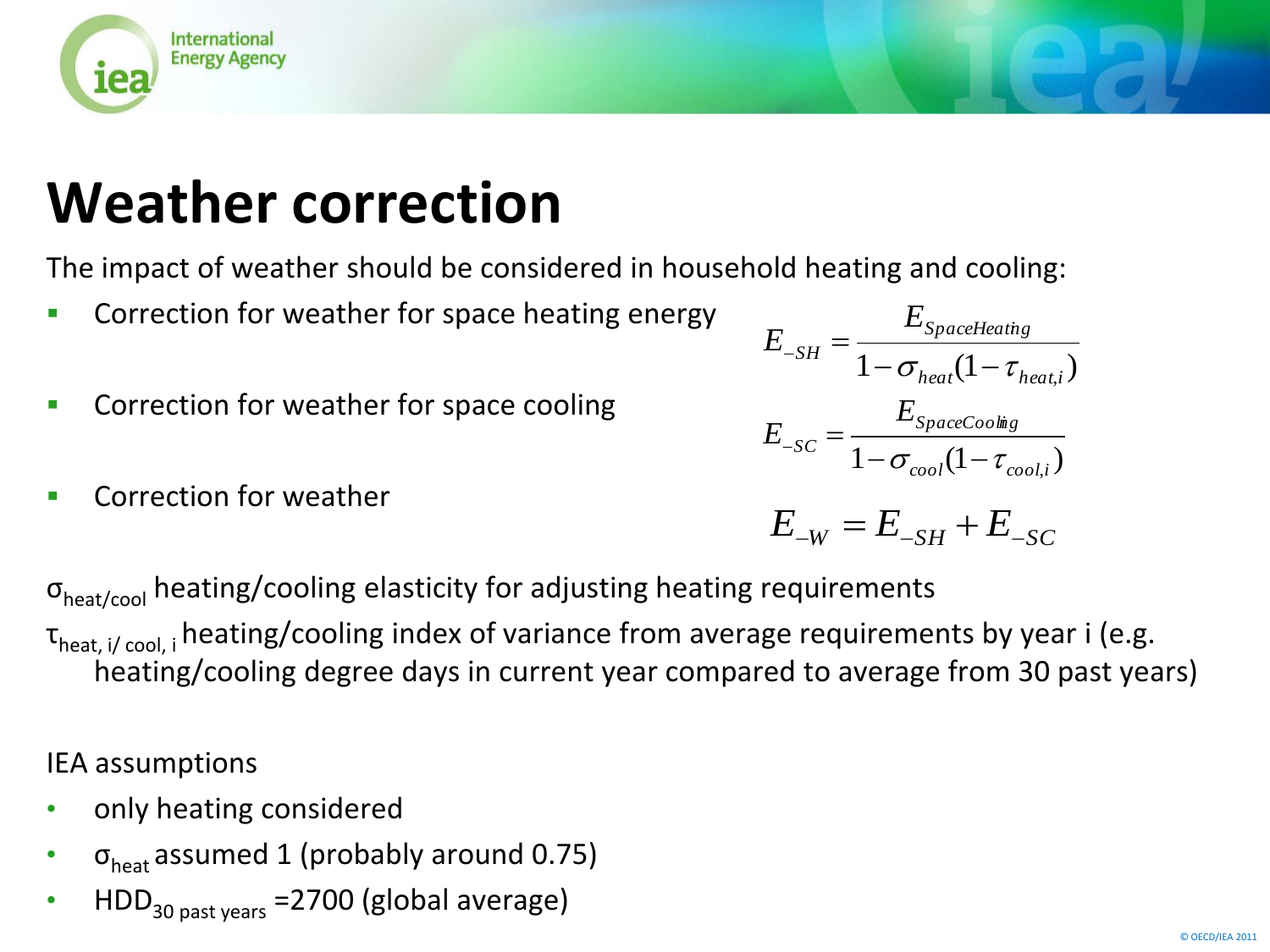

# **Take-away messages**

- Decomposition analysis is essential to analyze energy end-use
- **E** Energy consumption can be decomposed in Activity (A), Structure (S) and Intensity (I)

$$
E = A \cdot \sum_{i}^{n} (S_i \cdot I_i)
$$

- LMD I preferred method
- Fixed base-year vs. rolling base year (depending on available data)  $E = A \cdot \sum_{i} (S_i \cdot$ <br>LMD I preferred method<br>Fixed base-year vs. rolling bas<br>available data)<br>Correction for cooling should<br>regions
- Correction for cooling should be considered in warm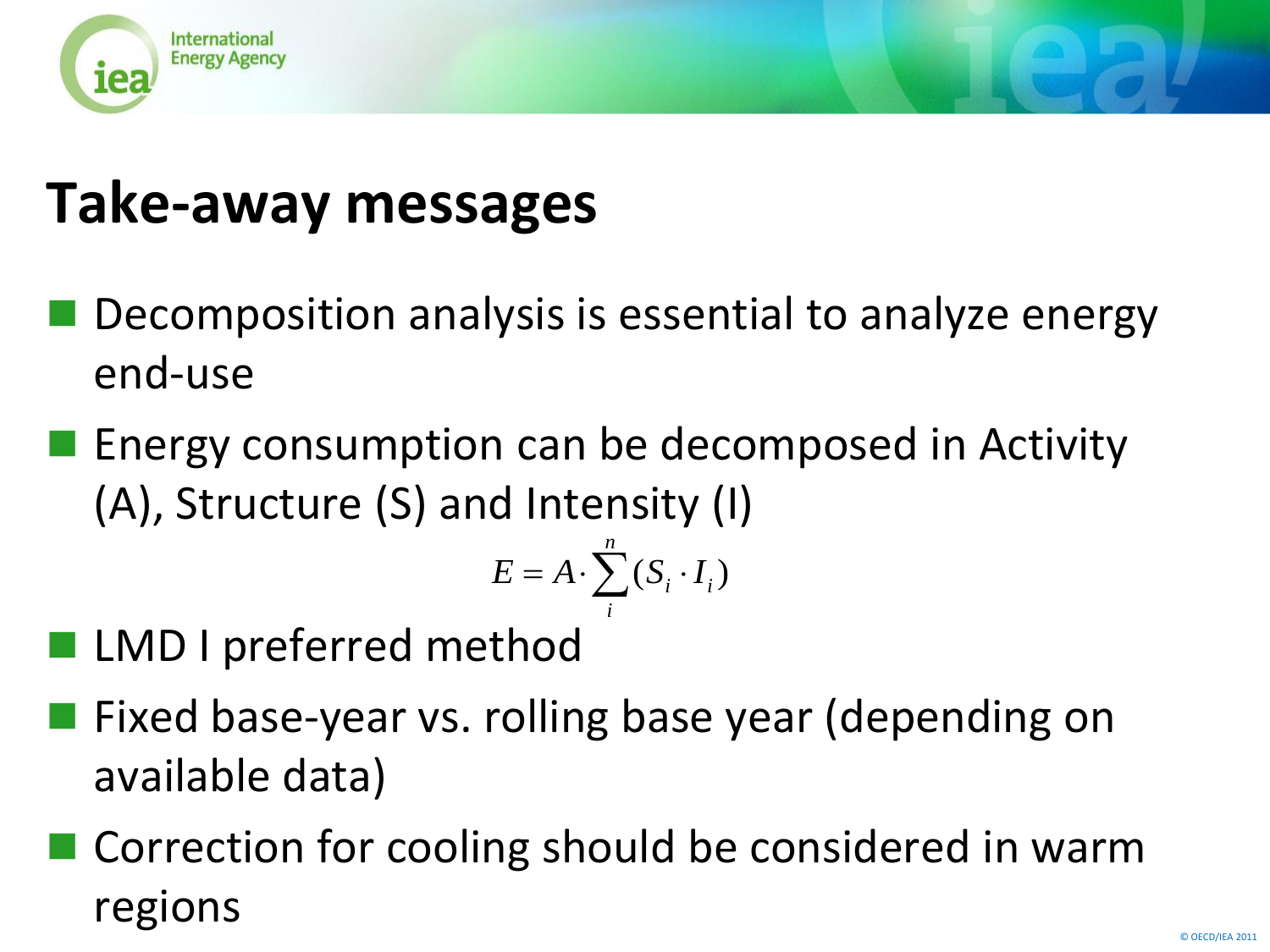

## **References**

- IEA, Energy Use in the New Millennium, 2007 <http://www.iea.org/textbase/nppdf/free/2007/millennium.pdf>
- IEA, Worldwide Trends in Energy Use and Efficiency, 2008 [http://www.iea.org/papers/2008/indicators\\_2008.pdf](http://www.iea.org/papers/2008/indicators_2008.pdf)
- ABARE, End use energy intensity in the Australian economy, 2010
- M.K. Jaccard and Associates, Improvement of the OEE/DPAD decomposition methodology, 2005
- B.W. Ang, Decomposition analysis for policymakers in energy: which is the preferred method? 2003
- B.W. Ang and F.L. Liu, A new energy decomposition method: perfect in decomposition and consistent in aggregation, 2000
- G.J.M. Phylipsen et al. (1998), Benchmarking the Energy Efficiency of the Dutch Energy-Intensive Industry, A preliminary assessment of the effect on energy consumption and CO2 Emissions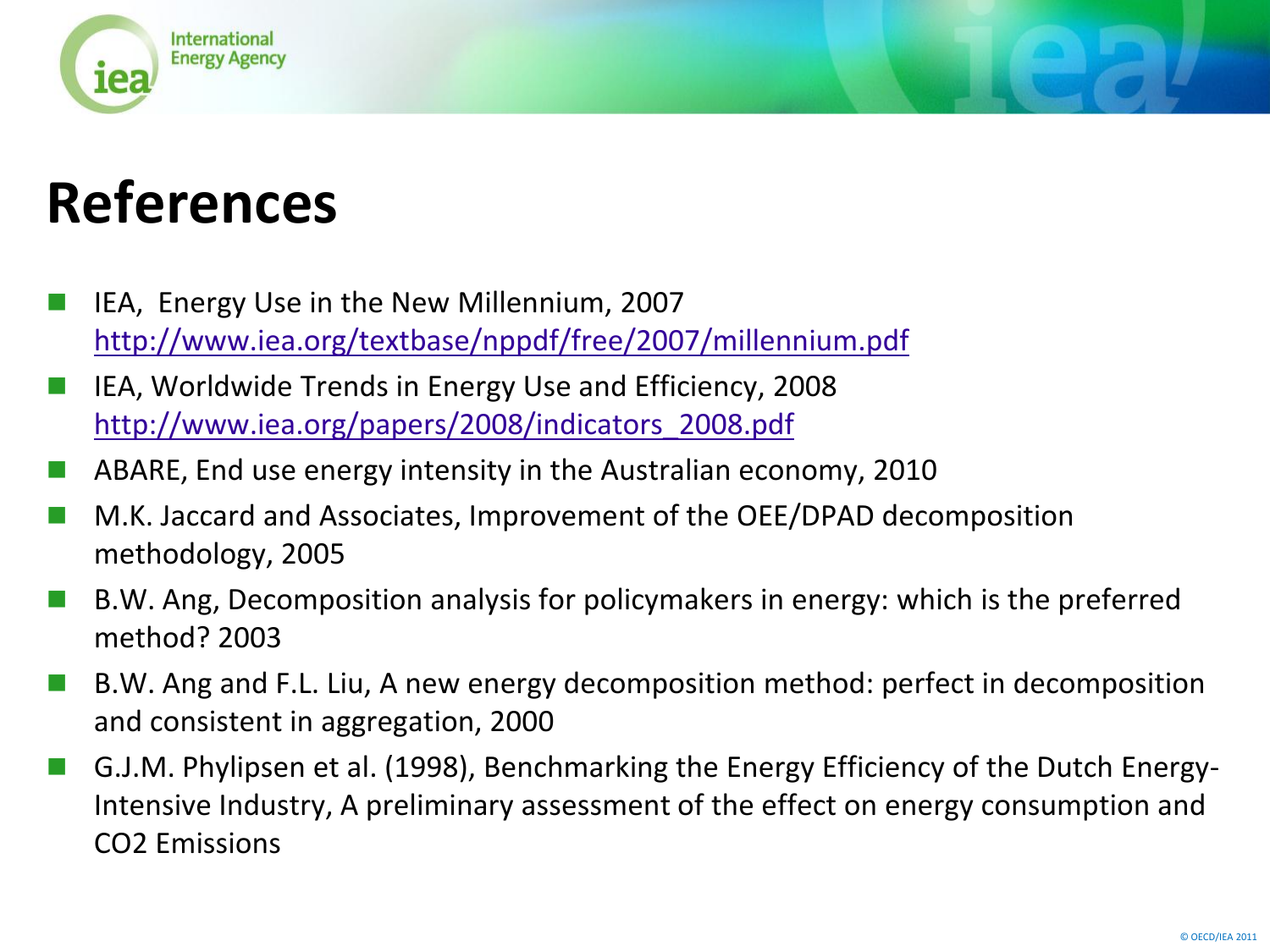

## **Discussion of results: Manufacturing**

Figure 3.16 Decomposition of Changes in Manufacturing Energy Intensity,